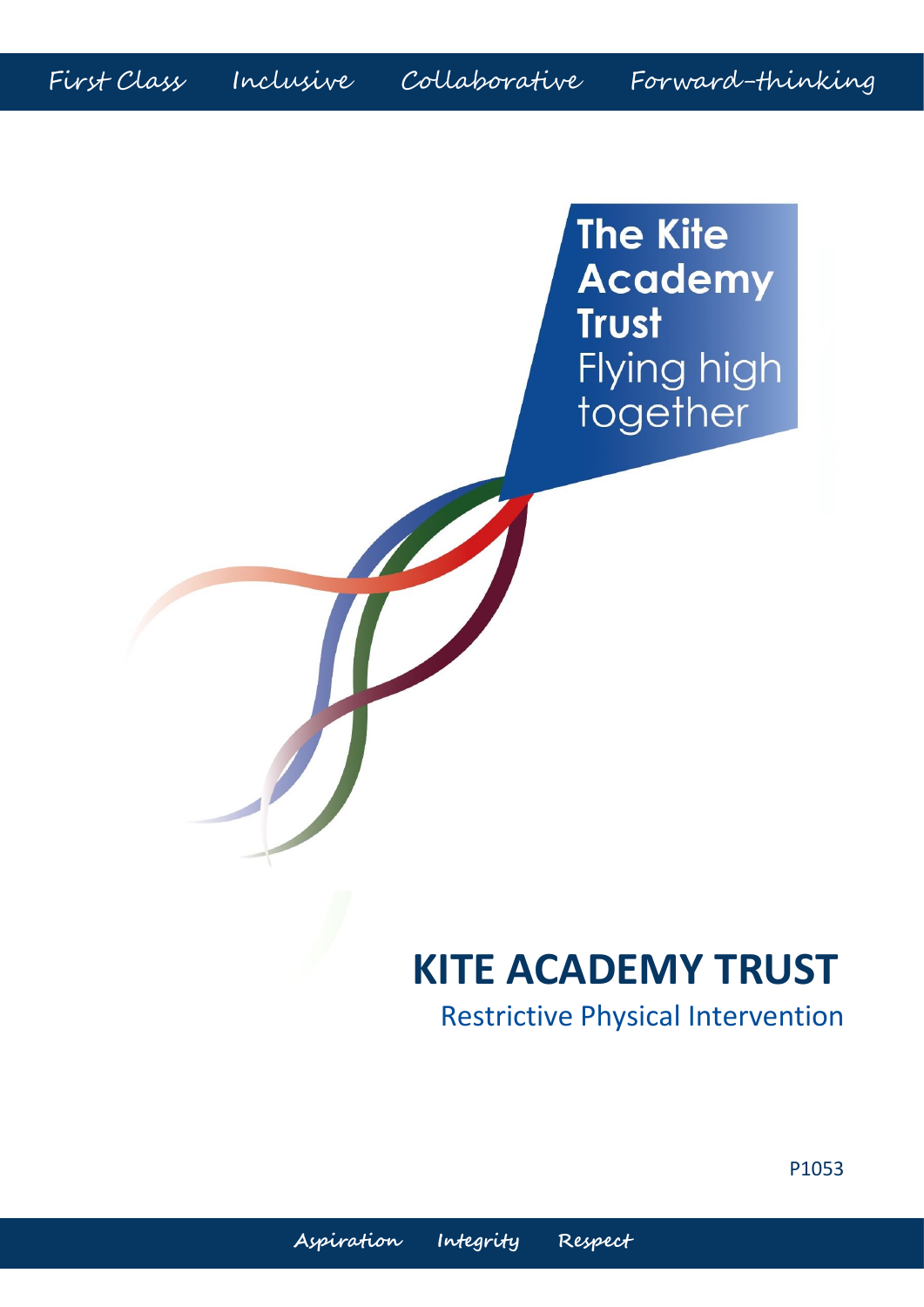## Contents

| $\mathbf{1}$            |  |  |  |  |
|-------------------------|--|--|--|--|
| $\mathbf{2}$            |  |  |  |  |
| 3                       |  |  |  |  |
| 4                       |  |  |  |  |
| 5                       |  |  |  |  |
| 6                       |  |  |  |  |
| $\overline{\mathbf{z}}$ |  |  |  |  |
| 8                       |  |  |  |  |
| 9                       |  |  |  |  |
| 10                      |  |  |  |  |
| 11                      |  |  |  |  |
|                         |  |  |  |  |
|                         |  |  |  |  |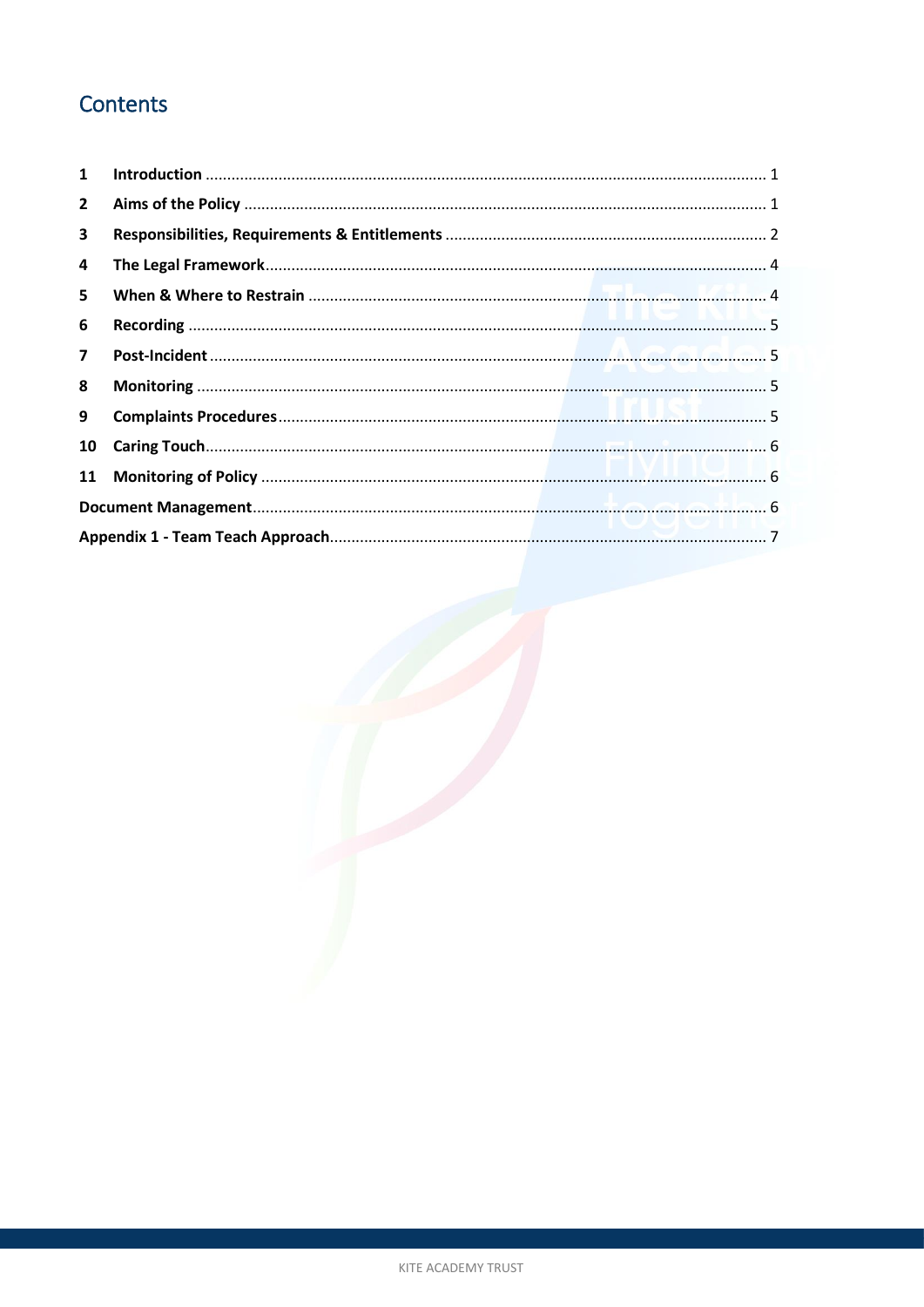### <span id="page-2-0"></span>1 Introduction

The Kite Academy Trust defines Restrictive Physical Intervention (RPI) as

*A physical intervention by staff where the child's movement is restricted or limited and the child is resisting this intervention.*

We believe that:

- The use of restrictive physical interventions should only be used as a last resort and where possible, following the application of other appropriate strategies.
- The use of restrictive physical intervention can be utilised to reduce the impact of challenging behaviour and help manage potentially difficult situations, however, restrictive physical intervention should be used as a **last resort** and only whilst risk is present. Any action must be in the **best interest if the child** and be **reasonable**, **proportionate** and **necessary** following a dynamic risk assessment.
- Restrictive physical intervention is for risk management not behaviour management.
- Use of physical force that is unwarranted, excessive or punitive is not acceptable.

### <span id="page-2-1"></span>2 Aims of the Policy

The Kite Academy Trust endeavours to ensure that all children are safe and that all aspects of the 'Every Child Matters' agenda are addressed. The main objective of this policy is to ensure all staff, parents and children are aware of the procedures and practice that will be carried out to ensure that this is the case within our academies. This policy links to each individual academy's Behaviour Policy, Anti-Bullying Policy and Special Educational Needs & Disability Policy.

It is intended to ensure that it will prevent serious breaches of school discipline and prevent injury to individuals or serious damage to property.

In order to minimise the need to use force or restrain children staff will strive to

- Create a calm environment that minimises the risk of incidents that might require using force and apply school rules consistently and fairly
- Develop an effective relationship between staff and children that is central to good order
- Ensure all supervision of children is carried out in a consistent manner so children and staff are comfortable within the setting
- Use relevant materials for approaches to teach children how to manage conflict and strong feelings
- Ensure all staff have appropriate instructions and training to enable them to be effective in their various roles in and out of the classroom
- Ensure that support plans (this could be through an individual child risk assessment, SEND Support Arrangements Plan, Individual Behaviour Support Plan) are put in place and training given to ensure staff are equipped to effectively support individual children who have been identified
- Whenever possible, warn a child that force may have to be used before using it.

We intend to:

- Ensure staff have access to positive behaviour management training, with all academies having staff trained via the Trust's Team Teach trainers at Level 1 and 2
- Involve the child where possible, all staff working with the child and the child's parents/carers in coproduction of SEND Support Arrangement's Plans and Individual Risk Assessments, ensuring these are regularly updated and reviewed (particularly following any incident)
- Ensure staff are clear about who is authorised to carry out restrictive physical interventions and the importance of, wherever possible, trying all other strategies prior to the intervention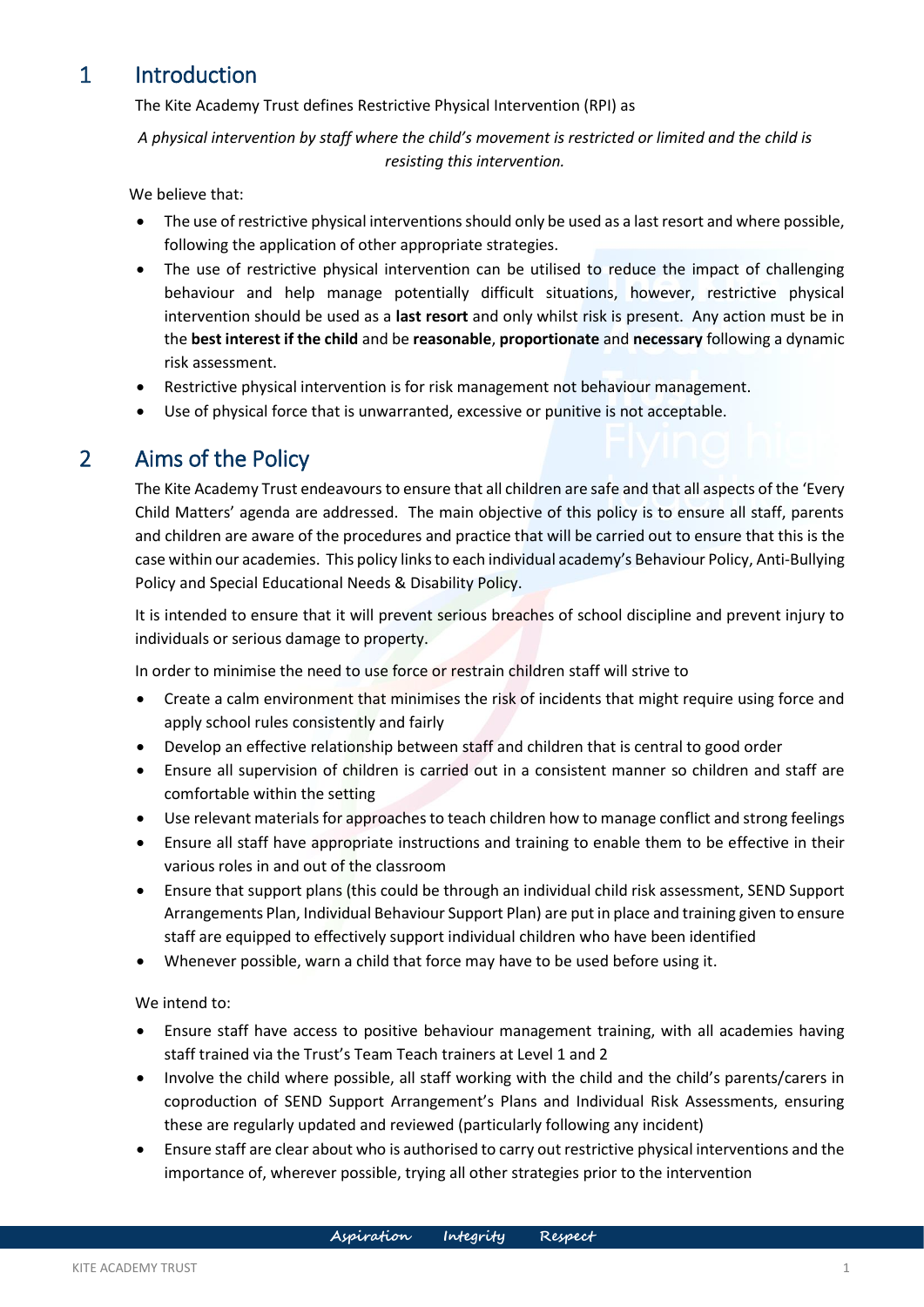- Ensure staff are aware of the importance of recording and reporting these interventions whenever they occur
- Ensure that staff are aware that members of the Leadership Team will provide post incident support for all involved (including the child)
- Ensure work is done to reduce future incidents by:
	- Creating a calm learning environment
	- Developing positive relationships with children
	- Providing relevant resources to teach children how to manage strong feelings and conflict
	- Providing effective behaviour management training and support to all staff to enable them to effectively support all children

This policy should be read in conjunction with:

- Academy Behaviour Policy
- Academy SEND Policy
- **DfE – [Guidance on Behaviour and discipline in schools](https://assets.publishing.service.gov.uk/government/uploads/system/uploads/attachment_data/file/488034/Behaviour_and_Discipline_in_Schools_-_A_guide_for_headteachers_and_School_Staff.pdf)**
- **DfE – [Use of reasonable force](https://assets.publishing.service.gov.uk/government/uploads/system/uploads/attachment_data/file/444051/Use_of_reasonable_force_advice_Reviewed_July_2015.pdf)**

#### <span id="page-3-0"></span>3 Responsibilities, Requirements & Entitlements

#### **All Staff**

- A minimum of 6 hour basic training for all staff (rolling programme of training began in January 2020).
- 12 hours Team Teach basic training course available for identified members of staff (minimum of 2 per academy).
- Access to appropriate furniture and locations to support the effective de-escalation.
- All academies are expected to have a minimum of 2 x 12 hour trained members of staff (which should include at least one member of the Leadership Team). This is to support staff and children, at no point should the same members of staff be consistently responding to calls for RPI to be potentially used.
- Where possible, each academy to have a 'lead practitioner' from the team of trained staff to provide onsite support
- Staff are required to ensure they are appropriately dressed for the potential of needing to use RPI – this includes appropriate footwear, awareness of items of clothing, jewellery and appearance which could cause harm to themselves or children – long necklaces, hair not tied back etc. Where necessary, an academy may make allowances for slight adjustments to the staff dress code.

#### **All Staff following initial Team Teach Training**

- A minimum of 3 hour refresher training every 3 years (for existing 6hr certified staff) with additional sessions as necessary.
- A minimum of 6 hours re-accreditation Team Teach training (for existing 12hr certificated staff) every 2 years.
- Availability of additional Team Teach training for areas not covered in the mandatory 6hr/12hr training courses as required to support the children in their setting.
- Access to additional training as required relating to the additional needs of new children or as children's needs develop.
- Notification of any updates and changes in the management of challenging behaviour and handling techniques, and changes in current legislation/legal considerations.
- Review / assess and express their own perceived areas of additional training requirements through risk assessment and situations arising in their own academy/class environment.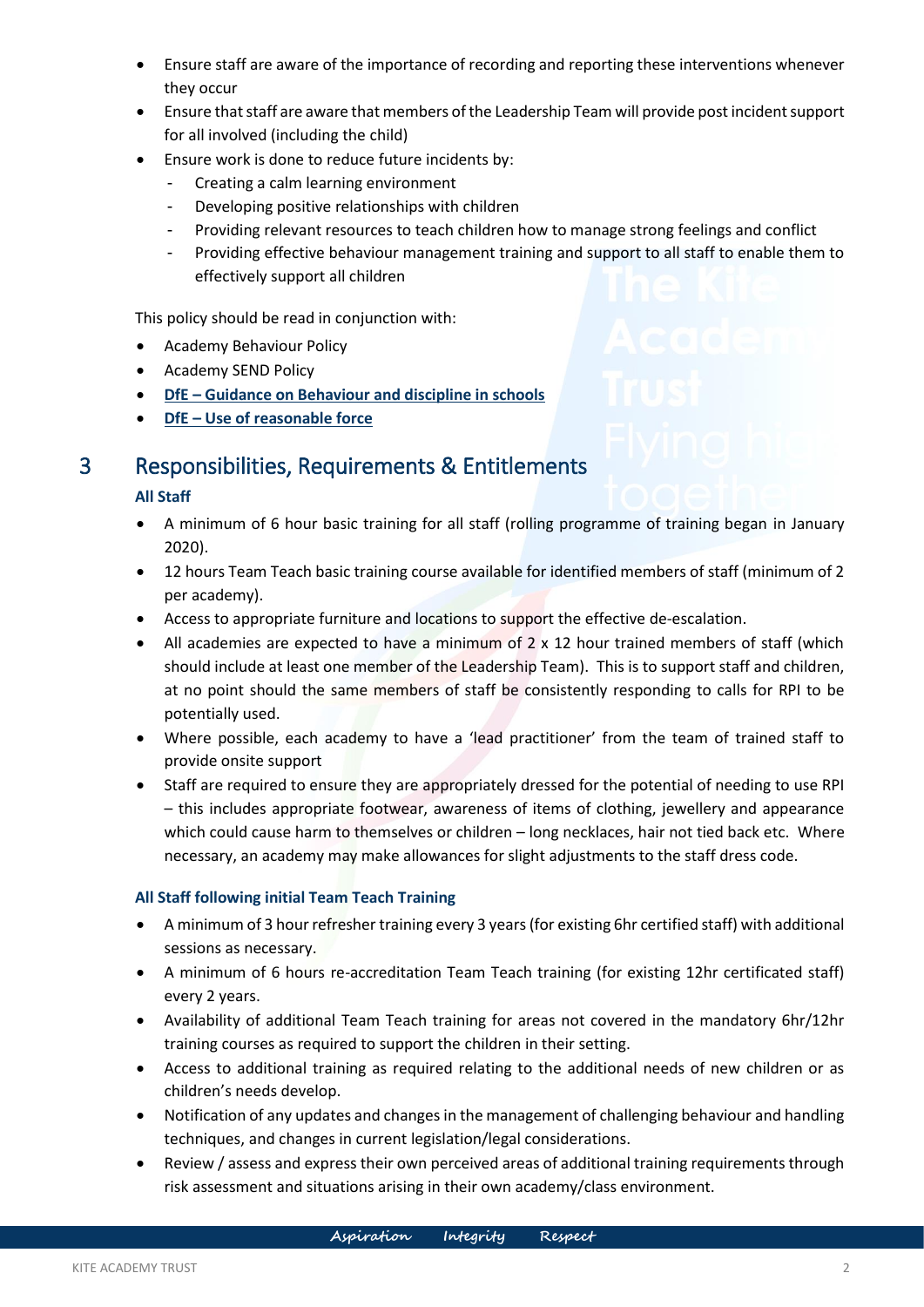- An individual copy of the Team Teach policy and positive handling guideline booklet made available for them, and evidence of it being read and understood – provided at initial training.
- The availability of being able to approach a Team Teach tutor and be reminded / demonstrated on any particular Team Teach recognised / approved positive handling technique.
- To express their views on any particular handling techniques efficiency or inadequacy on any particular child (which must then be recorded by that particular member of staff in that child's individual support plan/risk assessment).

#### **Head Teacher**

It is the Head Teacher's duty to ensure all staff are aware of their statutory powers to use force and or restrain a child. As part of the induction process, the Head Teacher will inform staff if they have the powers to restrain, and who they can turn to if they are in a situation with a child that may be causing concern.

The Head Teacher will inform the Governors of those people that have been trained to use force or restrain a child in their academy. The names of staff and the certified training they have received will be recorded in the academy's Behaviour Policy. All staff may have the statutory powers to use force to restrain a child or child or remove them from a classroom. A record of 'authorised' staff will be maintained on p2 of the Bound and Numbered Book.

Head Teachers are able to request an annual 'walk around' of their academy with the Lead Inclusion Advisor to support the commitment to Team Teach.

#### **Parents / Carers**

Parents/carers are entitled to information on the behaviour management and positive handling techniques which staff employ in last resort situations or as part of a documented planned response to a child's behaviour. The responses should be documented in the child's support plan(s). When appropriate, they are also invited to contribute to their child's individual Positive Behaviour Plan. It is considered 'good practice' for parents/carers to be given a copy of the academy's policy on the use of force (RPI Policy, along with the Behaviour Policy) to read. It is also good practice to demonstrate the hold which may be used with their child, allowing the parents/carers to experience the hold where the parents/carer are willing.

Parents/carers should be asked to sign a 'Home School Agreement' (HSA), when their child joins the academy. By signing the form, the parent/carer will be indicating their agreement with the academy's Behaviour Policy, and in signing the agreement, they are acknowledging the academy's power to use reasonable force on their child in the circumstances described in the policy.

#### **Academy Council**

- Are entitled to attend any behaviour management training (as observers)
- Monitor data on incidents where RPI has been used and feed back to the Trust to inform school improvement
- Ensures that the academy holds a complete list of training records and that these records are upto-date
- Monitors to ensure record-keeping procedures are being followed

#### **Executive Team supported by Lead Inclusion Advisor and HR Team**

- Are entitled to attend any behaviour management training.
- Will review policies, practices and minimum standards on an annual basis.
- Review relevant information and data which allows them to monitor and make decisions about school improvement issues.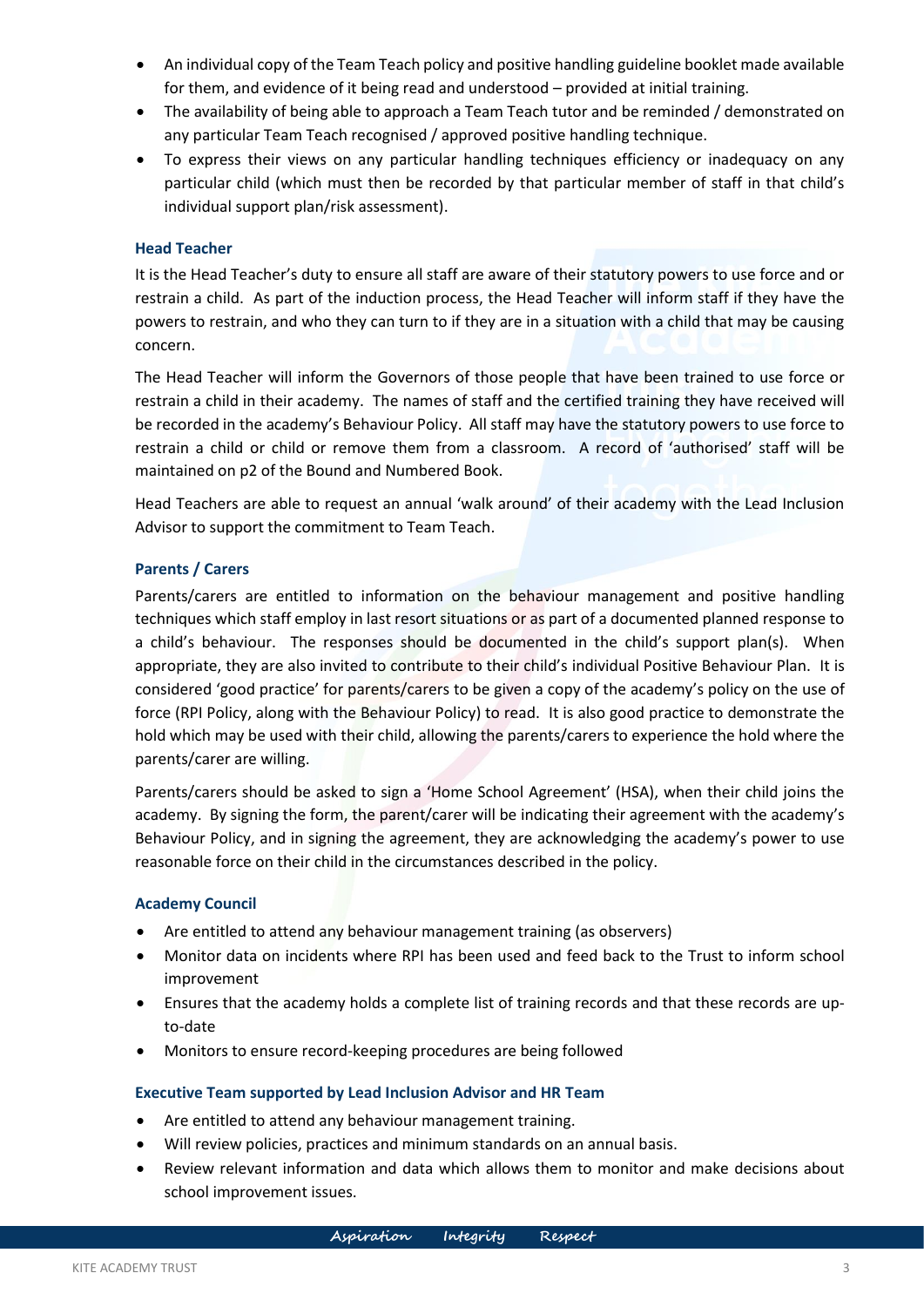- Ensure resources and funding are available to support the provision of Team Teach training and the health and safety requirements.
- Must ensure that procedures for use of the Bound and Numbered Book are being followed for recording of each significant incident in which a member of staff uses force on a child. Records should be stored in line with GDPR, DfE and HSE requirements.

The Kite Academy Trust HR team will maintain a list of trained staff and the valid periods of qualification according to the certification achieved by the individual members. Courses will be facilitated to support re-accreditation; individual settings are responsible for ensuring notification of courses is acknowledged and the attendance of their staff secured.

### <span id="page-5-0"></span>4 The Legal Framework

Section 93 of the Education & Inspections Act 2006 allows teachers and other persons who are authorised by the Head Teacher who have control or charge of pupils to use such force as is reasonable in all the circumstances to prevent a pupil from doing, or continuing to do, any of the following:

- Causing injury to his/herself or others;
- Committing an offence;
- Damaging property;
- Prejudicing the maintenance of good order & discipline.

#### <span id="page-5-1"></span>5 When & Where to Restrain

The judgement on whether to use force and what force to use should always depend on the circumstances that staff find themselves in through a dynamic risk assessment. Time in these circumstances is often short with little time for reflection. Nevertheless, staff need to make the clearest possible judgements.

Staff will need to decide the seriousness of the incident and the injury, disorder or damage that could occur if force is not used. The chances of achieving a desired outcome by other means and the risks associated with physical intervention compared with using other strategies. Staff will have been made aware of any significant factors that may impact on children (i.e. those on SEND/Child Protection Registers and in any extreme cases where there is a need to engage the Police to avoid danger to themselves and others).

If a member of staff decides that the use of force is appropriate as an action of last resort then they should always:

- Advise giving a warning to the child that a physical intervention may have to be used;
- Suggest how the child is to be handled ensuring that no form of restraint is used that could constrict breathing. Appropriate means of passive physical contact such as standing between children or blocking a child's path, using prompts and guides (such as leading a child by the hand or arm, ushering a child away by placing a hand in the centre of the back) or in more extreme circumstances using appropriate restrictive methods that a member of staff has been trained to perform;
- Try to ensure that they do not use force unless or until another responsible adult is present to support, observe or call for assistance.

Examples of situations that particularly call for judgements of this kind include (not exclusively):

- a child physically attacks a member of staff or another child;
- children are fighting, causing risk or injury to themselves or others;
- a child is causing or on the verge of committing deliberate damage to property;
- a child is causing or is at risk of causing injury or damage by rough play or use of an object;
- a child absconds from a class or leaves an academy at an unauthorised time;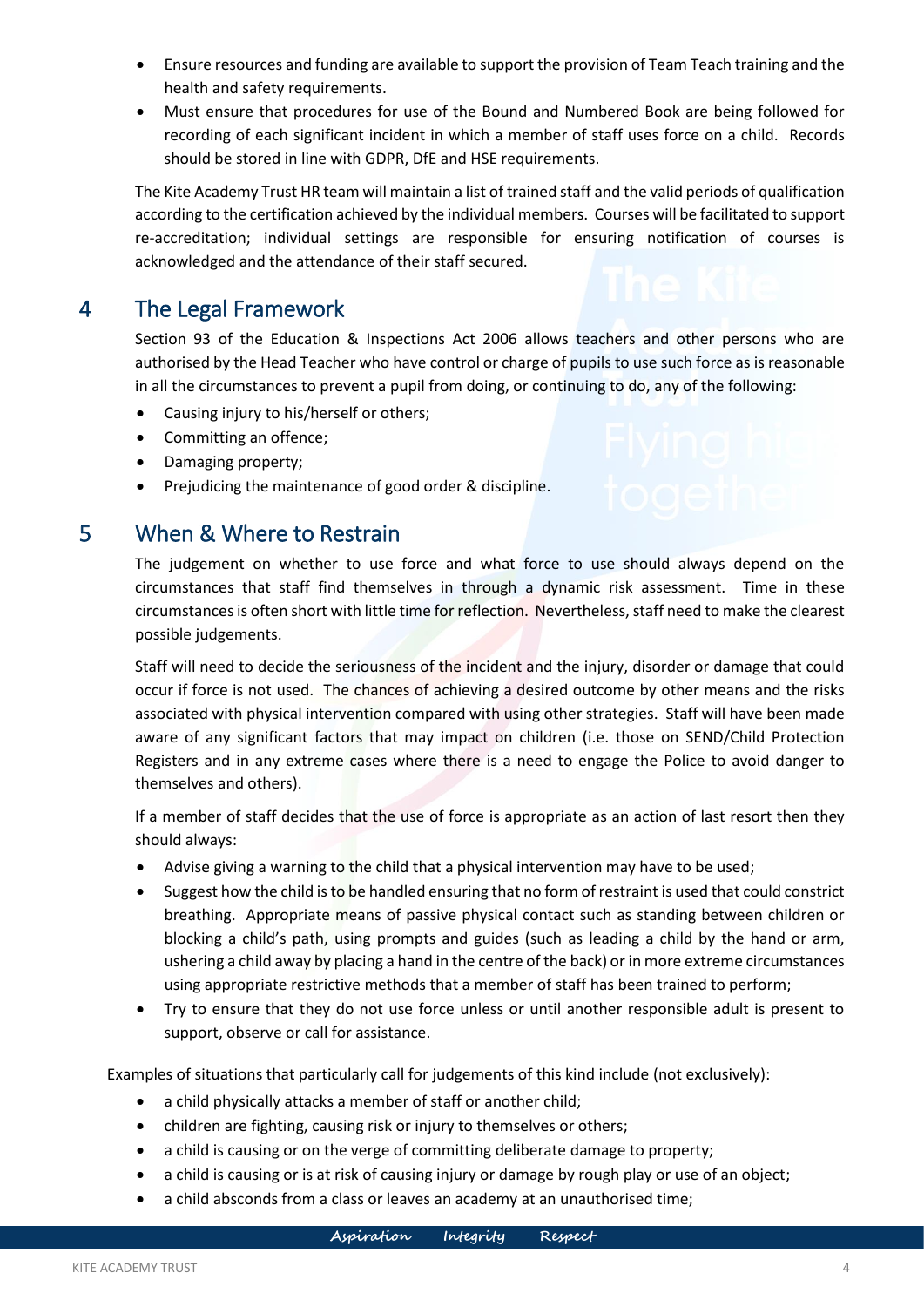- a child persistently refuses to follow an instruction to leave a classroom;
- a child is behaving in a way that seriously disrupts a lesson, a school event or school visit.

In these examples, use of force would be reasonable (and therefore lawful) if it is clear the behaviour is dangerous and the situation could not be resolved in any other way. Account must be taken of the individual needs of the child their understanding of the situation.

### <span id="page-6-0"></span>6 Recording

Any incidents when restrictive physical intervention has been used will be recorded in the academy's Team Teach Bound and Numbered book. They must be completed once the situation has been dealt with to ensure accuracy and that it is a true and honest report. Once completed the book must be passed to the Head Teacher. The Head Teacher will ensure parents of the child are notified by phone, followed by a meeting and/or a letter *if* necessary.

Any incidents that result in a non-restrictive physical intervention should be recorded within the academy's usual recording and reporting systems with the Head Teacher or Inclusion Leader informed and parents updated.

All accident, incident or near miss reports must be recorded. All academies within the Trust can access the SCC online health and safety event reporting portal - **[www.surreycc.oshens.com.](http://www.surreycc.oshens.com/)**

### <span id="page-6-1"></span>7 Post-Incident

First aid will be administered by a trained first aider and emotional support will be provided as required.

Following any incidents where RPI has been used the Head Teacher will make arrangements to support the staff and children as these can be upsetting times. Staff will discuss the situation within 2 days of the incident with the Head Teacher to see if all procedures were followed and how we could try to avoid further repercussions, learning from the experience. Children's individual support plans will be updated accordingly.

It is important that any incidents are used as a learning opportunity and to help staff identify trends, patterns and functions of behaviours. This will support staff to teach more suitable alternative behaviours and reduce the risk of further need for PRI.

#### <span id="page-6-2"></span>8 Monitoring

The use of RPI will be monitored by the Head Teacher through:

- Training records
- Reviewing incidents in the academy's Bound and Numbered book
- Post-incident discussions and follow up support for staff and children
- Monitoring of behaviour records
- Regular reporting to LA and Academy Council

The monitoring of RPI will also be supported by the Executive Team and the Lead Inclusion Advisor.

### <span id="page-6-3"></span>9 Complaints Procedures

The Kite Academy Trust has a clear Complaints Policy and any complaints would be received in the first instance by the Head Teacher. Parents wishing to make a complaint will be issued with the guidance booklet detailing the procedures from the academy.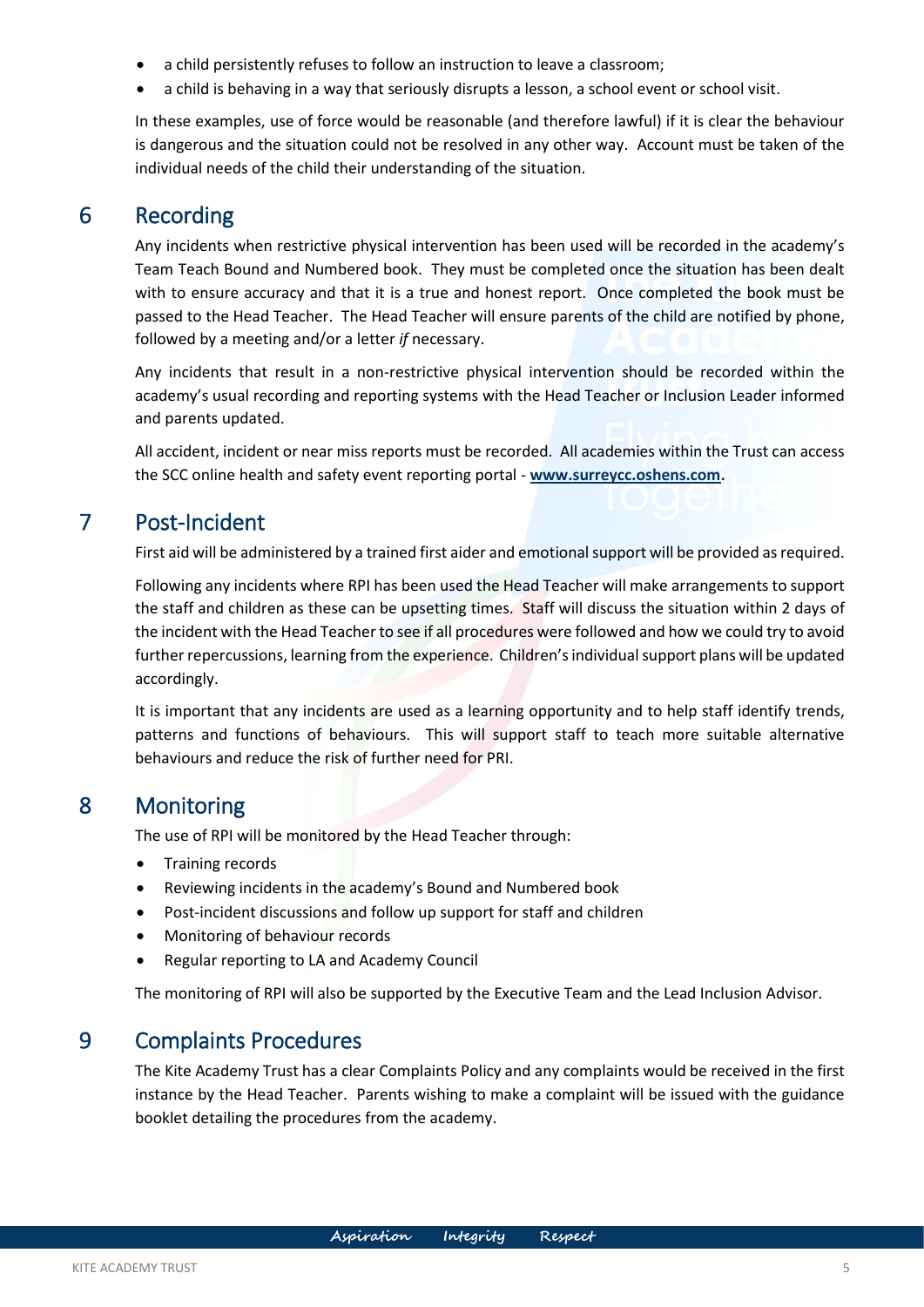### <span id="page-7-0"></span>10 Caring Touch

There may be circumstances when physical contact is appropriate other than that covered by Section 93 of the Education Inspection Act of 2006, for example:

- contact in PE demonstrating technique or exercises
- administering first aid
- congratulating a child or child or where a child is in distress and needs comforting
- young children and those with SEN may need staff to provide physical prompts or help

In all these cases teachers must use their own professional judgement when they feel a child needs this kind of support, which should always respect the wishes of the individual.

### <span id="page-7-1"></span>11 Monitoring of Policy

This policy will be monitored by the Head Teacher, Executive Team and the Academy Council. It will be reviewed on a regular basis. The Head Teacher and staff will review the academy's use of force strategy following any incidents and make any relevant changes to the policy.

### <span id="page-7-2"></span>Document Management

| <b>Document ID:</b>       | P <sub>1053</sub>   |                       |  |                     |  |
|---------------------------|---------------------|-----------------------|--|---------------------|--|
| <b>Last Review:</b>       | February 2022       | <b>Review Period:</b> |  | 3 years             |  |
| <b>Responsibility of:</b> | Head of Improvement | <b>Ratified by:</b>   |  | Trustees (29.03.22) |  |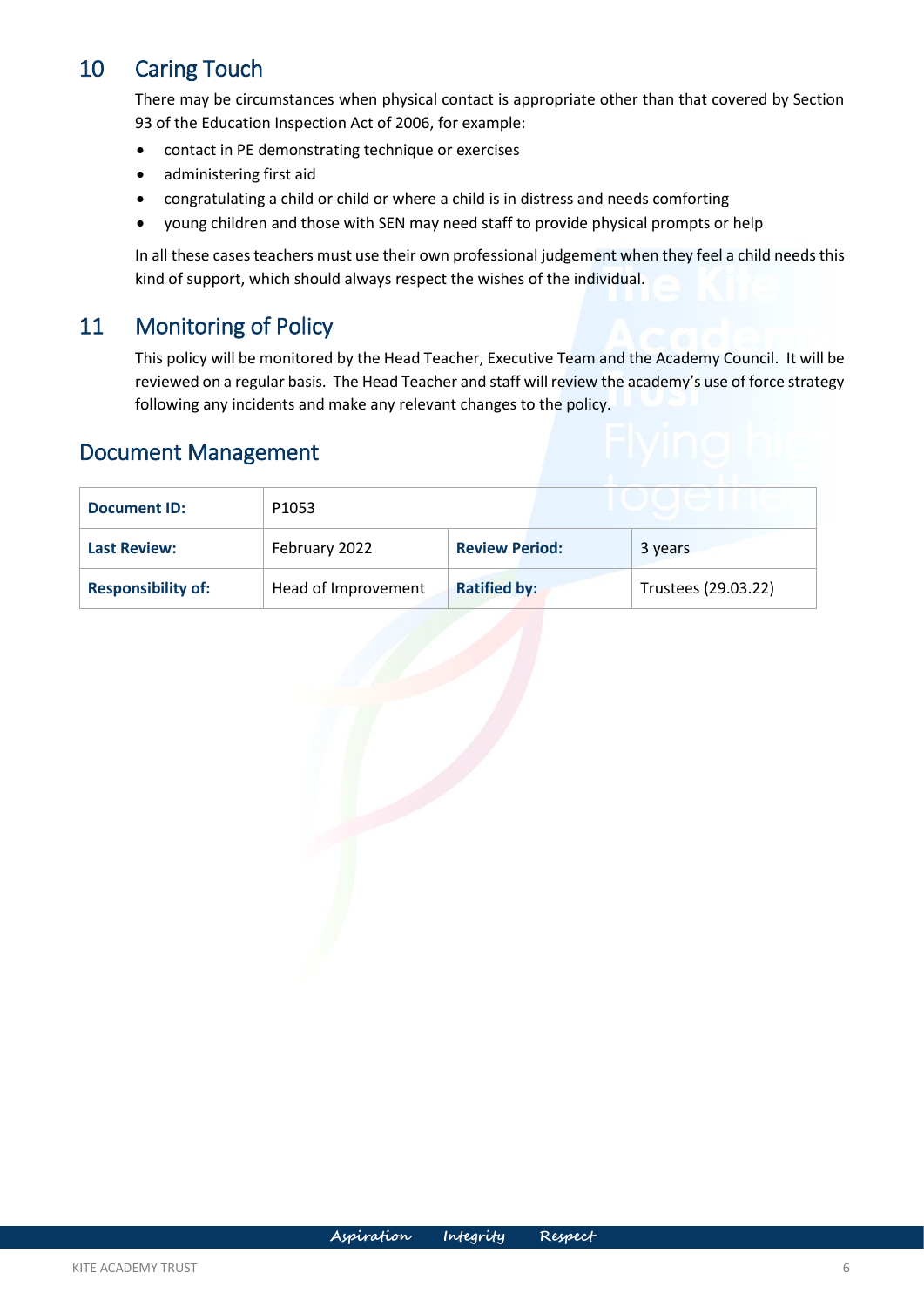### <span id="page-8-0"></span>Appendix 1 - Team Teach Approach

Team Teach Positive Behaviour Management is the approach used within the Kite Academy Trust to promote the use of positive behavior management strategies and provide staff with certified restrictive physical intervention training. This statement is intended as a supporting guide to the Kite Academy Trust academies and their Behaviour Policy, outlining the role of Team Teach; what is acceptable practice and that which clearly is not.

Team Teach is a whole setting, positive behaviour management response that aims to use de-escalation and behaviour strategies as a standard response to challenging behaviour. However, this is incorporated with restrictive positive handling techniques that are graded and gradual (up or down) as the situation requires.

Restrictive positive handling techniques are never used in isolation.

#### **The Team-Teach approach will:**

- Reinforce policy and practice, inform of current legislation, legal considerations and circular guidelines concerning restrictive physical interventions
- Reinforce the essential verbal and non-verbal skills required in a crisis situation
- Make staff groups aware of necessary interventions appropriate to the level of behaviour reached by the child
- Following training, provide staff with knowledge, understanding and physical skills required for their personal safety, and the management of young people in their care
- Offer post-incident structure to both the child and member of staff using the relevant reporting structures as required by the Trust
- Be underpinned by the foundations of all actions being assessed against being reasonable, necessary and proportionate

#### **Team Teach Aim**

To provide an accredited training framework designed to reduce risk and through working together to safeguard people and services.

#### **Team Teach Objectives**

- To develop shared values which promote the attitude, skill and knowledge needed to implement Team Teach in the work place.
- To develop positive handling skills in behaviour management, including: verbal and non-verbal communication, diversion, de-escalation and safe, effective, humane physical interventions.
- To develop skills in positive listening and learning.

#### **Team Teach Basic Principles:**

- At least two members of staff supporting when a situation potentially requiring physical intervention occurs. This is protection for both staff and children concerned.
- 95% of crisis situations can be resolved through calm, controlled, dignified and skilled de- escalation strategies.
- Minimum force and time it is important not to react emotionally but professionally and composed.
- Last resort (where possible) all other behaviour management strategies to be tried and used first.
- Restrictive physical intervention techniques that provide a gradual, graded system of response  $$ commensurate with the situation, task and individuals involved.
- Techniques allow for verbal communication at all times utilising positive relationships.
- Techniques that do not rely on pain or "locks" for control.
- Staff safety and protection issues addressed it is important for staff to have a range of break- away and release techniques in a serious situation where health and safety are at risk.